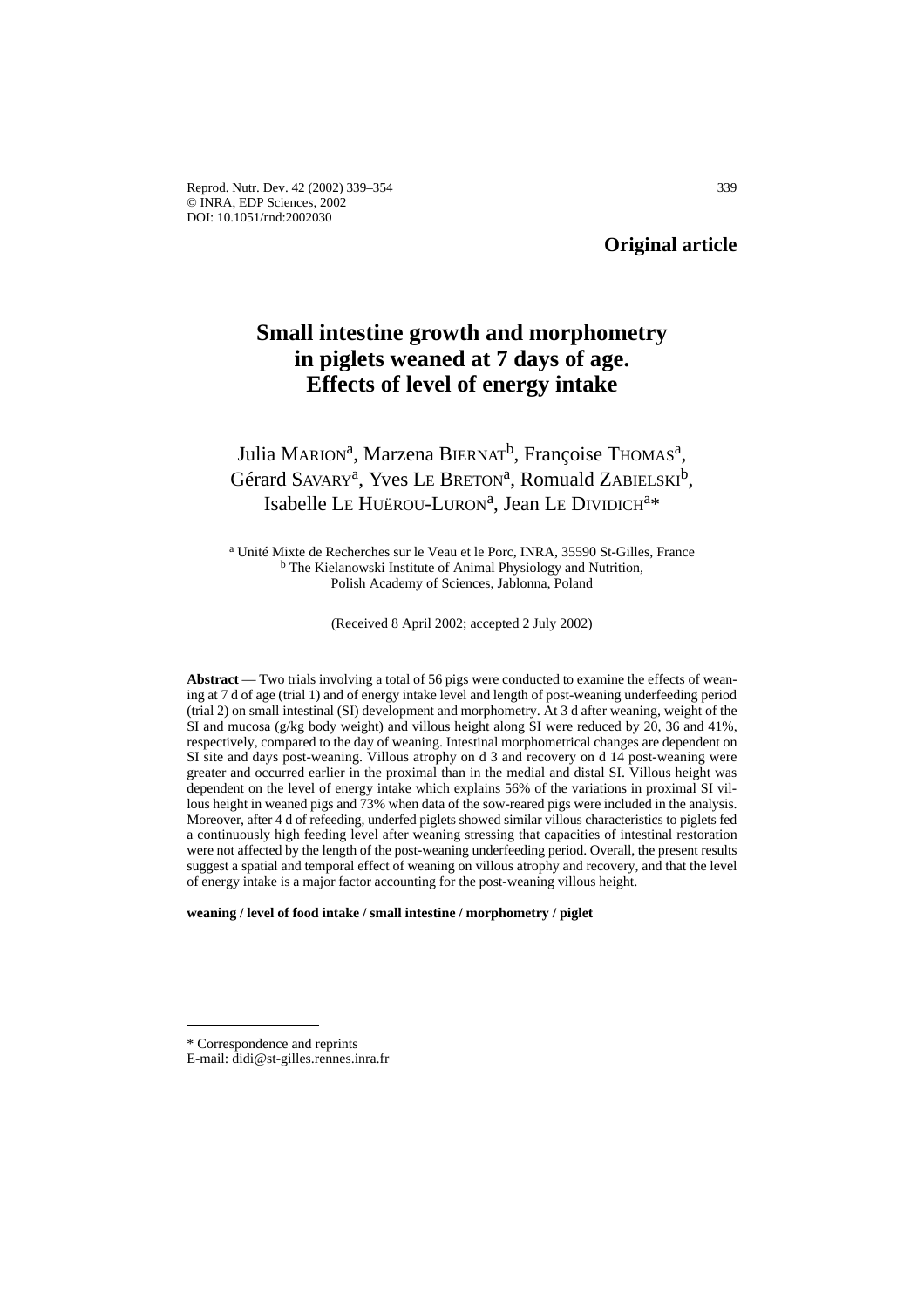# **1. INTRODUCTION**

From a nutritional point of view, weaning implies a switch to a complex diet, usually provided in a dry form, at an age when most piglets have little experience with solid feed [33]. As a consequence, weaning results in a growth check caused by a period of low feed intake with the latency to the first feed being variable and up to 2–3 d [2,3]. Successful adaptation to these changes requires profound morphological and enzymatic adjustments of the gastrointestinal tract. In this respect, a consistent feature associated with weaning is a transient shortening of the small intestinal villi and a reduction in the absorptive capacity (for review, see [29, 36]). These alterations are assumed to impair the ability of the small intestine to digest and absorb nutrients and to predispose the weanling piglet to malabsorption and diarrhoea [27, 46]. Although several factors may account for these morphological changes, there is increasing evidence that the level of feed intake is an important factor [27, 34, 47]. However, less is known on the effects of weaning on the spatial and temporal changes in intestinal morphology and on the speed of recovery.

In major pig producing countries, piglets are weaned between 21 and 28 d of age or there about 14 d as a disease-control procedure. However, the development of more prolific genotypes is now successful [24]. As a consequence, in a batch farrowing system, the total number of live born piglets sometimes exceeds the rearing capacity of the batch. A management strategy aiming at saving these supernumerary piglets includes adoption at 24–36 h of age by a foster sow followed by weaning at 6–8 d of age [32]. Therefore, the studies reported herein were aimed at examining the effects of early weaning and the level of feed intake on small intestinal growth and morphological changes in the small intestine of piglets. Moreover, the effect of length of the underfeeding period on intestinal recovery was investigated.

### **2. MATERIALS AND METHODS**

## **2.1. General**

Treatments and experiments were conducted according to the European Community regulations concerning the protection of experimental animals. In the light of saving piglets in excess of the rearing capacity of the sow, weaning at 6–8 d of age is accepted by the European legislation [38]. Two trials involving a total of 56 crossbred Large White  $\times$  Landrace piglets of both sex were designed to examine (i) the effects of weaning at 7 d of age on the post-weaning pattern of intestinal morphometry (trial 1) and (ii) the effect of level of food intake on intestinal morphometry (trial 2). Because feed intake in the immediate days following weaning is usually very variable [23], tube feeding was chosen to feed the piglets while enabling a precise measurement of food intake. At weaning, piglets underwent surgery for the insertion of an oesophageal flexible polyvinyl tube (I.D. 3 mm, E.D. 4 mm) (Vygon, Ecouen, France) as previously described [22]. This procedure was usually completed in less than 8 min by which time the piglets regained consciousness. The extremity of the cannula was connected to a swivel located above the piglets' cages thus allowing free mobility of the animal. Previous studies [19, 20] indicated that tube feeding has no detrimental effect on the piglet growth rate or digestive function.

Piglets were fed a complete commercial piglet formula based on dairy products, extruded cereals, fish meal, toasted soybean, soybean and coprah oil and containing levels of vitamins, minerals and trace elements which meet the NRC requirements for piglets [31]. Its chemical composition is given in Table I. Before each feeding, the powdered diet was vigorously mixed with water to a final concentration of 200 g $\text{L}^{-1}$ from d 1 to d 7 post-weaning and 250 g.L<sup>-1</sup> during the remaining period. The liquid feed was warmed to 37 $\degree$ C and slowly administered with a syringe via the cannula. The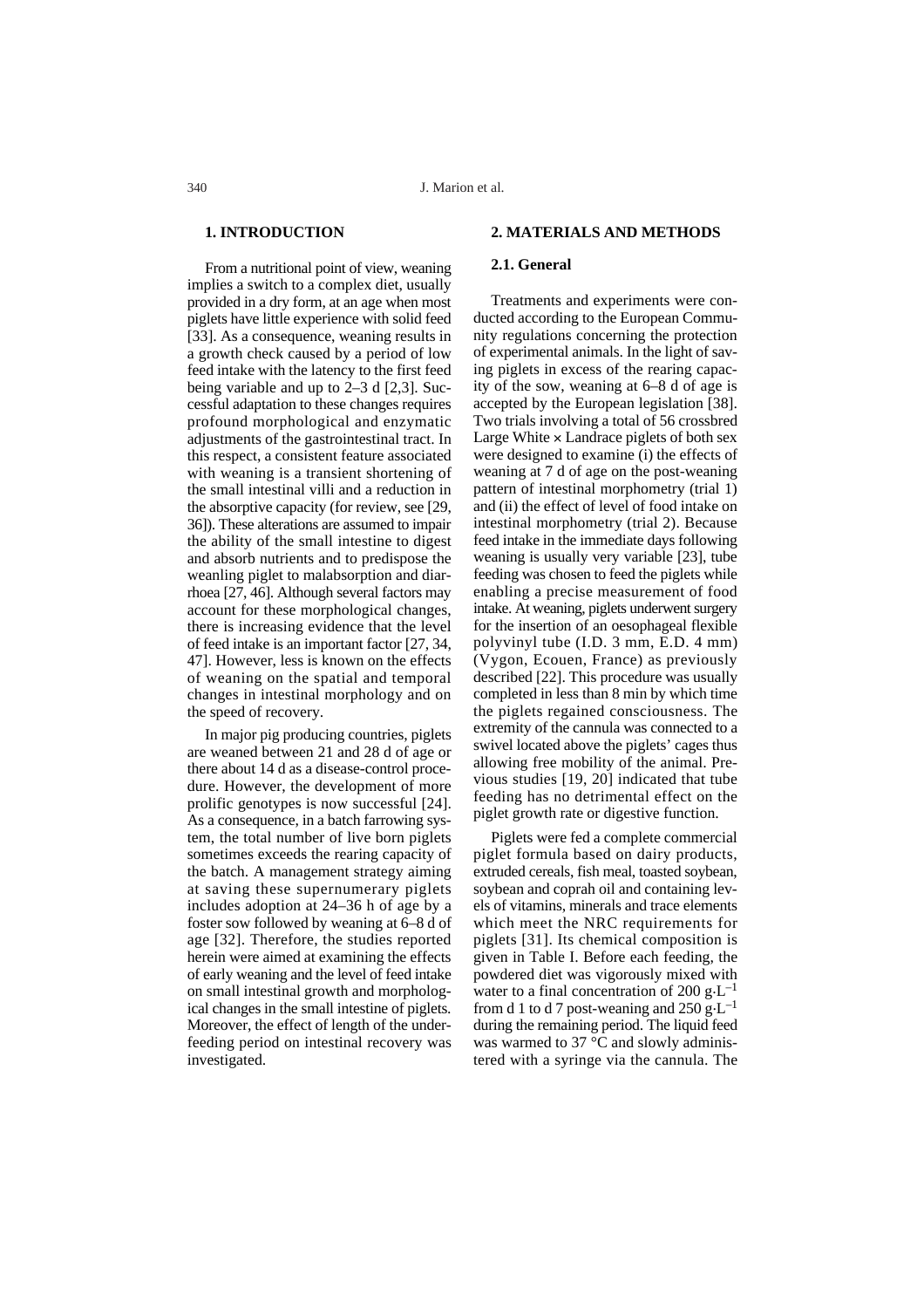|  |  |  | Table I. Gross chemical composition of the diet <sup>1</sup> . |  |  |
|--|--|--|----------------------------------------------------------------|--|--|
|--|--|--|----------------------------------------------------------------|--|--|

| Dry matter                          | 92.80 |
|-------------------------------------|-------|
| Crude protein ( $N \times 6.25$ )   | 21.70 |
| Lysine                              | 1.85  |
| Lipids                              | 11.95 |
| Lactose                             | 21.00 |
| Starch                              | 20.60 |
| Ash                                 | 7.55  |
| Crude fiber                         | 1.65  |
| Metabolisable energy, $kJ·g^{-1/2}$ | 16.64 |
|                                     |       |

 $\frac{1}{2}$  g·100 g<sup>-1</sup> diet.<br><sup>2</sup> Metabolisable energy was determined from the 6 piglets killed at 14 d post-weaning by a 10-d collection of faeces and urine starting on d 4 post-weaning.

piglets were given their calculated feed allocation 6 times daily (at 0700, 1000, 1300, 1600, 1900 and 2300). The actual amount of feed delivered was measured by weighing the syringe before and after feeding. Piglets had no access to additional water. They were housed individually in stainless-steel metabolic cages  $(40.5 \times 40.5 \times 50 \text{ cm})$  allowing separate collection of faeces and urine. Room temperature was initially set at 32 °C, progressively decreased to 28 °C on d 7 postweaning and remained constant thereafter.

# *2.1.1. Trial 1*

Thirty piglets were used in trial 1. Twenty-four piglets from 6 litters were weaned at 7 d of age. They were allotted to the following treatments on the basis of litter origin and body weight (BW) (6 piglets per treatment): killed at weaning, 3, 7 or 14 d post-weaning. Actual ages at killing were 7, 10, 14 and 21 d, respectively. In addition, 6 contemporary piglets were killed at 21 d of age to serve as sow-reared (SR). Both BW at birth and at 7 d of the SR piglets were similar to those of the piglets killed or weaned at 7 d of age. No creep feed was provided during this period, but pigs had access to sow feed. However, examination of the stomach contents at killing revealed that they had not consumed solid feed. Daily amounts of feed administrated to the weaned (W) piglets are presented in Figure 1A. They were calculated in order to mimic what was found in a large number of piglets [32].

#### *2.1.2. Trial 2*

Twenty-six piglets were weaned at 7 d of age and assigned to 5 treatment groups (G) according to litter origin and BW. G1  $(n = 4, H)$  and G2  $(n = 6, H)$  were fed a high level of feed intake and killed at 3 (G1) or 7 d (G2) post-weaning, respectively. G3  $(n = 4, L)$  and G4  $(n = 6, LL)$  were fed a low level of feed intake and killed at 3 (G3) or 7 d (G4) post-weaning, respectively. A fifth group ( $n = 6$ , LH) was fed as G3 during the first 3 post-weaning days and was switched to a high level of feed intake during the remaining period and killed at 7 d post-weaning. Daily amounts of feed administered to piglets are presented in Figure 1b.

#### **2.2. Slaughter procedure**

Both SR and W piglets were killed 2:30 h after their final meal. Piglets were killed by an intra cardiac administration of an overdose of sodium thiopental (Nesdonal, Merial, France, 30 mg $\text{kg}^{-1}$  BW) and were exsanguinated. The stomach, the entire small intestine (SI) from the pyloric sphincter to the ileocoecal junction and the large intestine (LI) were removed. The SI was laid on a sheet of glass placed on crushed ice. The SI was separated from the mesentery, flushed with cold isotonic saline, blotted dry, weighed and its length was determined. It was divided into three segments of equal length (proximal, medial and distal intestine) and was weighed. A small mid-segment was removed from each intestinal segment for histology. Each remaining portion had its length determined and weighed. The mucosa was removed using a glass microscope slide, weighed, homogenized in a container immersed in crushed ice and sampled. Stomach and LI were emptied, flushed with water, blotted dry and weighed.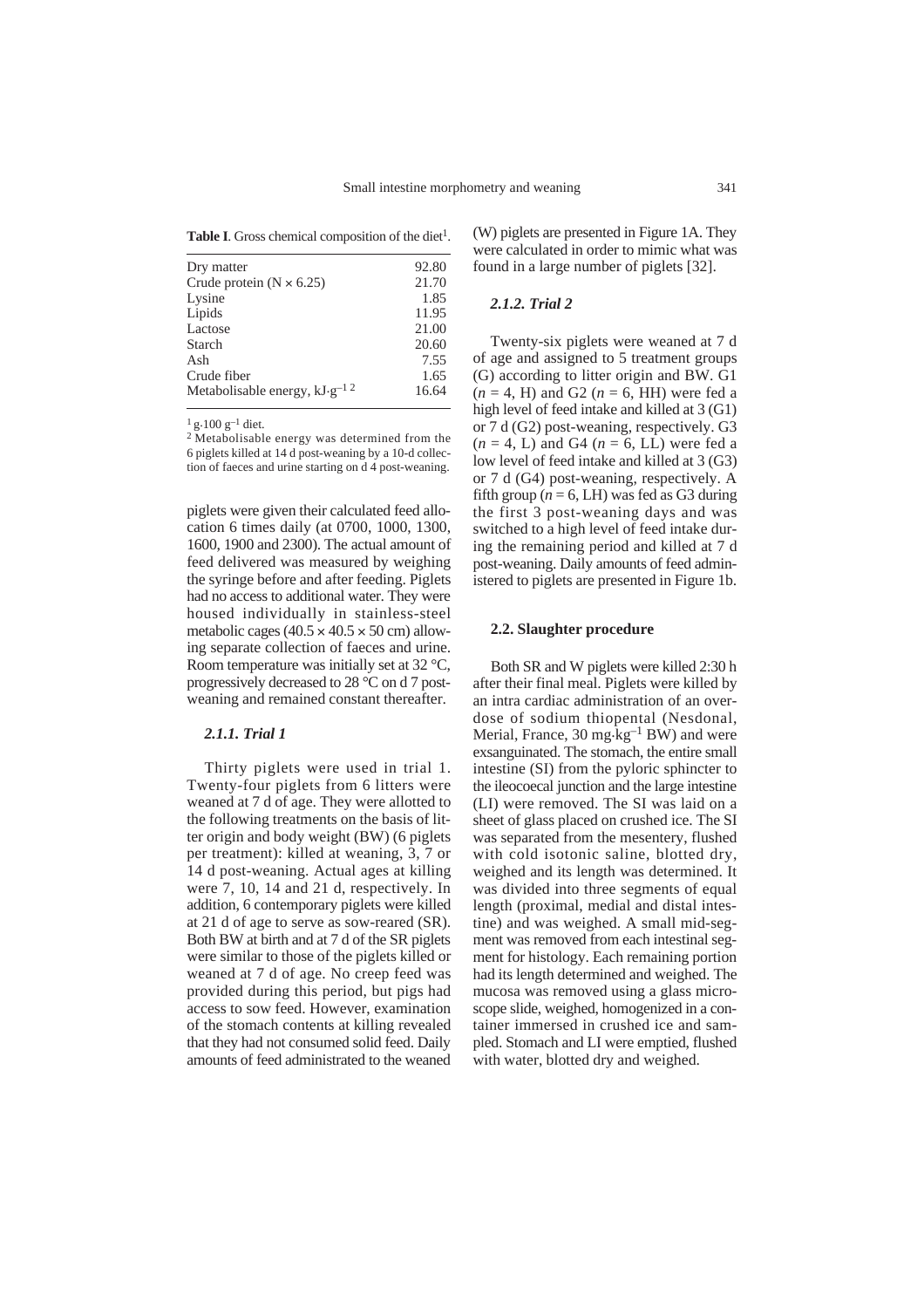J. Marion et al.



**Figure 1**. Daily amount of metabolisable energy (ME) intake by suckling and weaned piglets during trial 1 (**A**) and 2 (**B**). (1) In sowreared piglets, milk ME intake was calculated from the conversion rate of ME into body weight gain [23].

#### **2.3. Histology**

In both trials, measurements of villous height and crypt depth were made under blind conditions. SI morphometry was determined using two techniques. In trial 1, small sections of SI were cut longitudinally and stored in 0.1 M (7%) formalin. Thereafter, the samples were dehydrated and stained with Schiff reagent. Samples were microdissected [13] under binocular optical. Villi and crypts were observed by light microscope at a magnification of 10 and 16, respectively, and analysed by an image

analyser (Optimas v.6.5 software, Media Cybernetics, Silver Spring, USA, 1999) coupled with a light microscope via a camera. At least, 20 crypts (range 20–25) and 30 villous (range 30–42) were measured per segment, thus allowing to examine villous height distribution. The villous width was measured at mid-height of the villous.

In trial 2, SI samples were cut longitudinally, fixed in Bouin solution during 5 d, dehydrated in ethanol (70.0, 96.0 and 99.8% successively), put in xylen and embedded in paraffin. Serial, histological sections of 5 µm thickness were stained with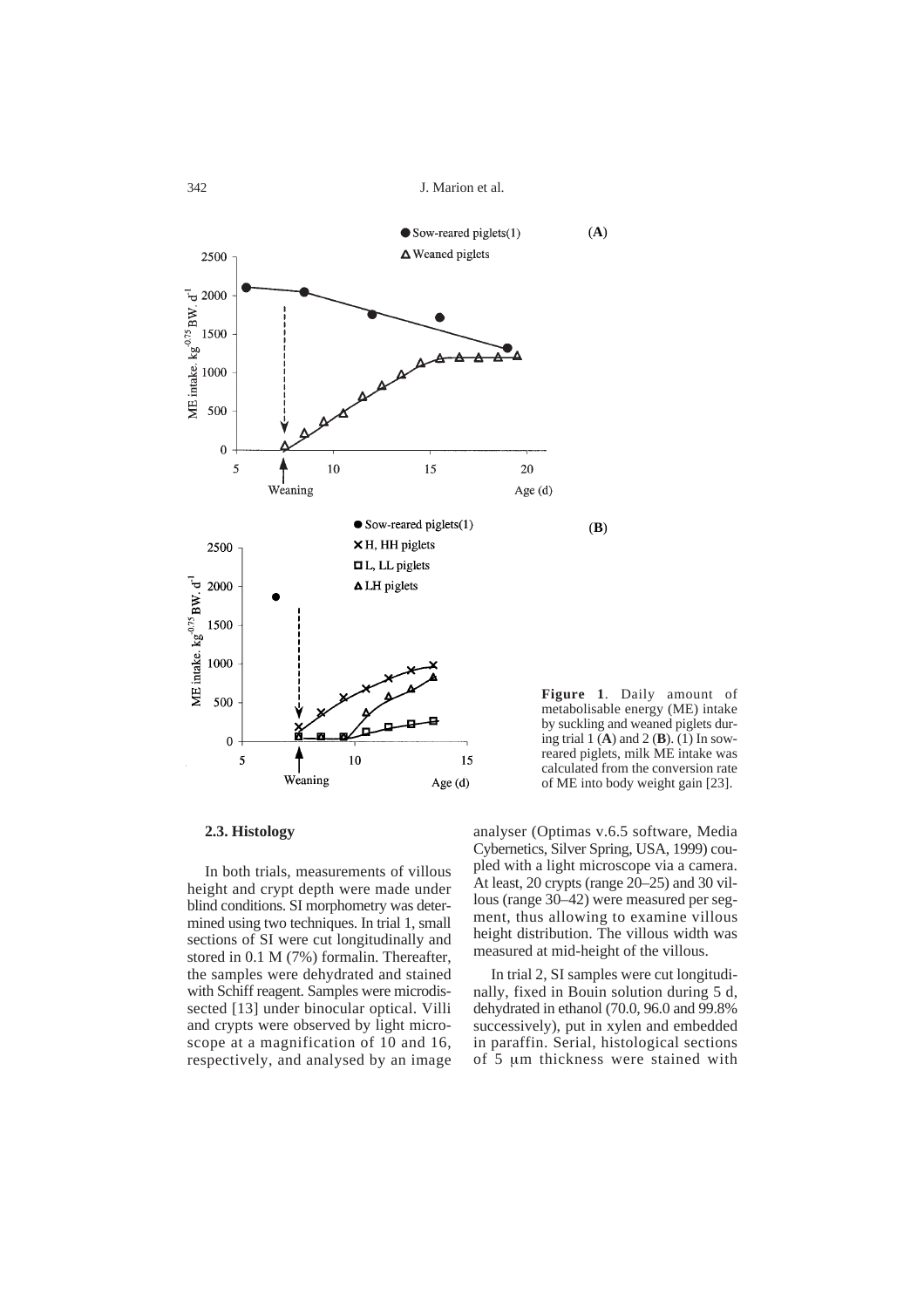hematoxylin and eosin for morphometry analysis under light microscope. For each intestinal segment 10 villi and 10 crypts were measured and mean villous height and width, and crypt depth per segment were calculated. Measurements were performed at a small magnification with a Nikon optical binocular microscope coupled via a Nikon camera to a PC computer with Lucia G v.4.6 software (Laboratory Imaging Ltd., Prague, Czech Republic). Measurements made on 6 samples using the microdissection technique provided average values of  $879 \pm 83$  um for villous height and  $116 \pm 29$  µm for crypt depth. Corresponding values provided by the technique of paraffin embedding were similar averaging  $830 \pm 74$  µm and  $117 \pm 7$ 9 µm, respectively.

#### **2.4. Statistical analysis**

For clarity and because there were marked differences in the BW of the piglets, digestive organ characteristics were expressed per kg BW. In experiments 1 and 2, analysis of variance was performed using the General Linear Model procedure of the Statistical Analysis System (SAS) [40] for the effect of treatments. In trial 1, differences between treatments were assessed using the Least Significant Difference (LSD) test. In trial 2, differences between treatments at 3 and 7 d post-weaning and paired comparison (L vs. LL, L vs. LH and H vs. HH groups) were assessed using the LSD test. The analysis of villous height and width, and crypt depth included treatment, site and treatment  $\times$  site interaction effects. Linear and quadratic effects of post-weaning age (trial 1), level of feed intake at 7 d post-weaning (trial 2) and SI site within treatment (trial 1 and 2) were determined using the contrast method. In trial 1, villi were classified into long ( $>600 \text{ }\mu\text{m}$ ), intermediate (400–600  $\mu\text{m}$ ) and short  $(< 400 \text{ }\mu\text{m})$ . Distribution of villous height was analysed using a Chi square test. Regression equations relating villous height to energy intake were determined using the REG procedure of SAS [40].

# **3. RESULTS**

## **3.1. General**

Average weaning weight of the piglets of trial 1 and 2 was  $2720 \pm 330$  and  $2620 \pm 1$ 360 g, respectively. No digestive disturbance was observed in both trials. As expected, due to the imposed dramatic decrease in feed intake (Figs. 1A and 1B), W piglets displayed a growth check immediately post-weaning. In trial 1, the average reduction in BW was  $246 \pm 115$  g accounting for 9% of the weaning weight. All piglets had recovered the check in growth rate by the 3rd and 4th post-weaning day. During the overall post-weaning period (d 7 to d 21), W piglets grew at a mean rate of  $152 \pm 7$  g·d<sup>-1</sup> which was lower (*P* < 0.001) than the 270  $\pm$  26 g $\cdot$ d<sup>-1</sup> found in the SR piglets. At 21 d of age, W piglets were 24%  $(P < 0.01)$  lighter than the SR ones. In trial 2, the reduction in BW was dependent on the level of feed intake, averaging  $245 \pm 20$  g in piglets on the low feeding level which was higher (*P* < 0.001) than the  $130 \pm 22$  g found in those on the high feeding level. At killing, LL piglets had not recovered their weaning weight, whereas LH and HH piglets had a similar BW which was  $30\%$  ( $P < 0.05$ ) higher than that of the LL piglets.

# **3.2. Digestive organ development and small intestine morphometry**

#### *3.2.1. Trial 1*

Immediately post-weaning, there was a dramatic decrease in SI and mucosa weights  $(P < 0.001$ , Tab. II), with the decrease being more pronounced for the mucosa (36 vs. 20%). Similarly, there was a decrease in the segmental weight  $(g\text{-}cm^{-1})$  of SI and mucosa, with only the decrease in the mucosa segmental weight being significant (*P* < 0.001). Thereafter, there was a linear increase  $(P < 0.001)$  in the SI characteristics. In the SR piglets, both SI and mucosa weights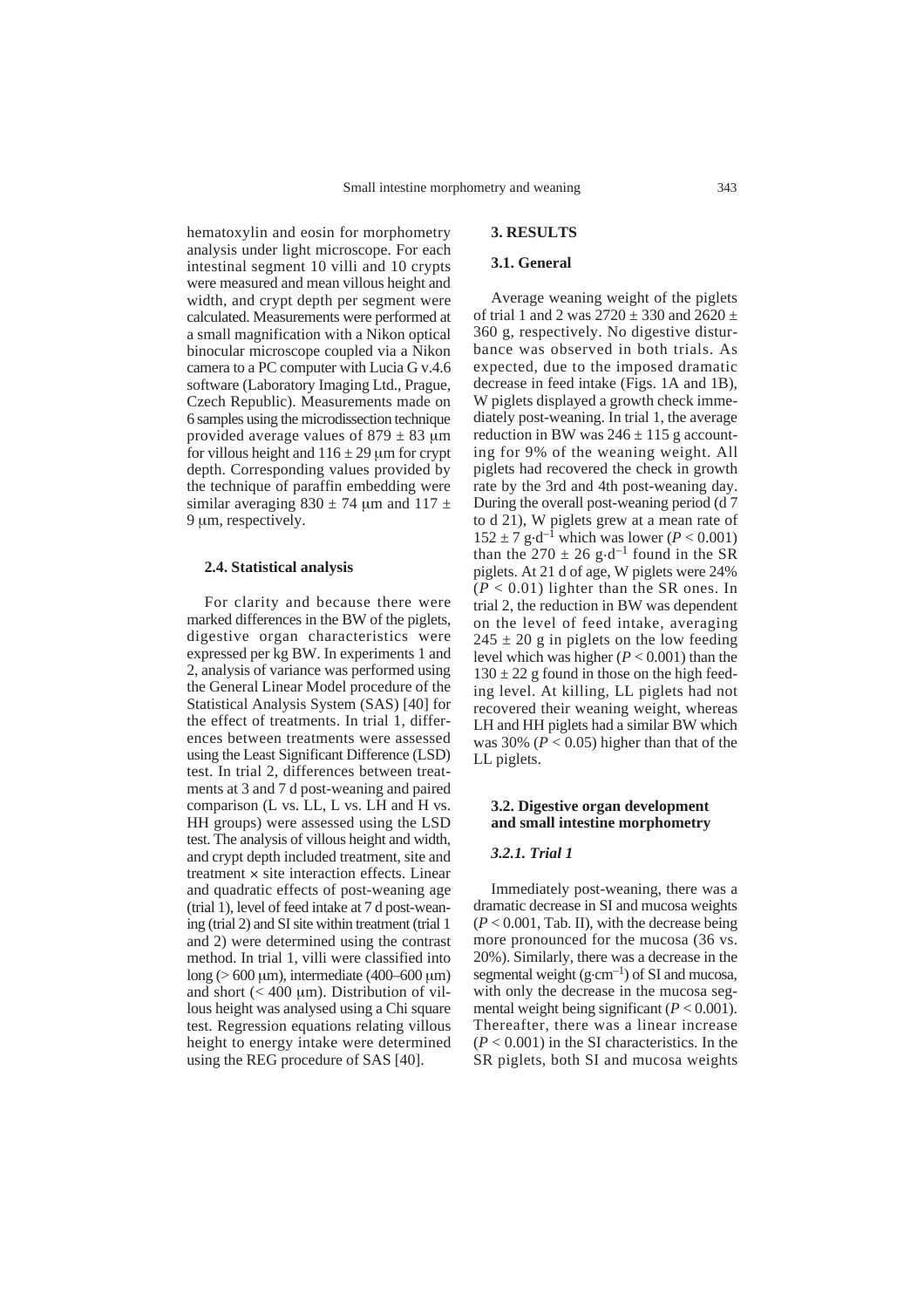J. Marion et al.

| Treatment                              | <b>SR</b>          |                   | W                  |                      | <b>SR</b>            |            | Statistical significance <sup>2</sup>           |
|----------------------------------------|--------------------|-------------------|--------------------|----------------------|----------------------|------------|-------------------------------------------------|
| Age (d)<br>Post-weaning day            | 7                  | 10<br>3           | 14<br>7            | 21<br>14             | 21                   | <b>SEM</b> | Within W pigs<br>(d 3 to d)<br>14 post-weaning) |
| Live weight, kg                        | $2.65^{d1}$        | 2.68 <sup>d</sup> | 3.29 <sup>c</sup>  | 4.93 <sup>b</sup>    | 6.52 <sup>a</sup>    | 0.18       | $Q^*$                                           |
| Stomach, g·kg <sup>-1</sup> BW         | 6.3                | 6.2               | 6.3                | 5.9                  | 5.5                  | 0.4        | ns.                                             |
| SI Length, $cm \cdot kg^{-1}BW$        | 220 <sup>a</sup>   | 211ab             | 193 <sup>b</sup>   | 152 <sup>c</sup>     | 136 <sup>c</sup>     | 10         | $I^*$                                           |
| SI, g $\cdot$ kg $^{-1}$ BW            | $40.5^{ab}$        | 32.3 <sup>d</sup> | $37.7^{bc}$        | 42.8 <sup>a</sup>    | 36.0 <sup>cd</sup>   | 1.5        | $1***$                                          |
| $g \cdot cm^{-1}$                      | $0.185^{b}$        | $0.156^{ab}$      | 0.208 <sup>b</sup> | $0.281$ <sup>a</sup> | $0.264$ <sup>a</sup> | 0.009      | $1.***$                                         |
| Total SI mucosa, g·kg <sup>-1</sup> BW | 29.0 <sup>a</sup>  | 18.7 <sup>d</sup> | 23.7 <sup>c</sup>  | 28.0 <sup>ab</sup>   | 24.5 <sup>bc</sup>   | 1.1        | $1***$                                          |
| $g \cdot cm^{-1} SI$                   | 0.117 <sup>b</sup> | 0.089c            | 0.129 <sup>b</sup> | $0.184$ <sup>a</sup> | 0.178 <sup>a</sup>   | 0.006      | $1***$                                          |
| LI, g $\cdot$ kg $^{-1}$ BW            | 8.5 <sup>cd</sup>  | 6.6 <sup>d</sup>  | 11.5 <sup>ab</sup> | $12.4^{\rm a}$       | $10.1^{bc}$          | 1.7        | $Q^*$                                           |
|                                        |                    |                   |                    |                      |                      |            |                                                 |

**Table II.** Live weight, organ weight and small intestine (SI) length of sow-reared (SR) and weaned (W) pigs (trial 1).

<sup>1</sup> Within a row, means with different superscript letters are significantly different (*P* < 0.05). <sup>2</sup> L: linear, O: quadratic.\* *P* < 0.05, \*\* *P* < 0.01, \*\*\* *P* < 0.001, ns: non significant.

were lower ( $P < 0.05$ ) at 21 than at 7 d of age. At 21 d of age, SI characteristics were largely similar in the W and SR piglets. However, in both groups, SI length was 35% shorter  $(P < 0.001)$  than at 7 d of age, where as segmental weight of SI and mucosa were 47 and 55% heavier (*P* < 0.001), respectively. In the W piglets, large intestine (LI) weight tended  $(P = 0.08)$  to decrease at 3 d post-weaning and increased afterwards. At 21 d of age, the LI of W piglets was 46% heavier  $(P < 0.001)$  than at 7 d of age, whereas it remained unchanged in the SR piglets. It follows that at 21 d of age, LI was 18% heavier  $(P < 0.05)$  in W than in SR piglets. Stomach weight remained essentially unchanged in both W and SR piglets.

Data on small intestinal villous characteristics and crypt depth are presented in Table III. Because no effect of intestinal site was observed on crypt depth, only the overall mean along SI is reported. In both suckling and weaned pigs, villous characteristics were dependent on age and SI site. Irrespective of the SI site, in the SR piglets, villi were 35%  $(P < 0.001)$  shorter at 21 than at 7 d of age. At both ages, SI site had no significant effect on villous width. At 7 d of age, villous height

was 17% higher  $(P < 0.05)$  in the proximal than in the medial and distal intestine, whereas at 21 d of age the effect of the site was not significant. Villous width was not significantly affected by age and intestinal site. In W piglets, regardless of the SI site, villous height and width were 41 and 15%, respectively, reduced on d 3 post-weaning, but only the reduction in villous height was significant ( $P < 0.001$ ). Thereafter, height and width of villous remained essentially unchanged. There was a striking interaction between age and SI site on villous characteristics. On d 3 post-weaning, both villous height and width increased linearly  $(P < 0.05)$ from the proximal to the distal part of SI. In contrast, on 14 d post-weaning, villous height decreased linearly  $(P < 0.05)$  from the proximal to the distal SI. Furthermore, villous height and width of the proximal SI increased linearly ( $P < 0.05$ ) from d 3 to d 14 postweaning. In the distal SI there was a quadratic variation  $(P < 0.08)$  in villous height. At 21 d of age, both W and SR piglets had similar villous height and width. Overall mean crypt depth was  $118 \pm 24$  um, and only a non significant transient decrease was found on d 3 post-weaning.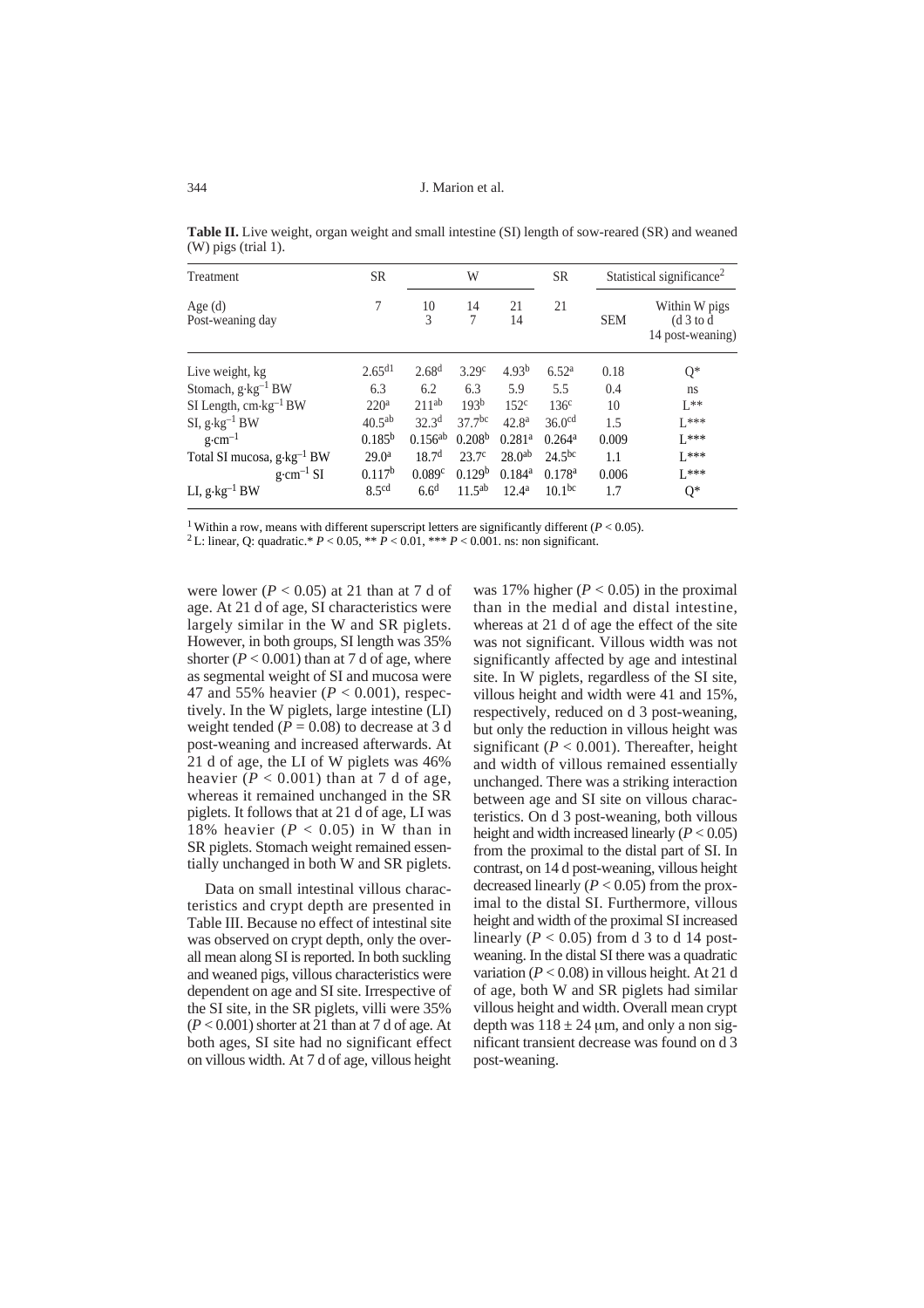**Table III.** Villous height (um) and width (um) at the proximal, medial and distal part of the small intestine and mean crypt depth (µm) along the small intestine in sow-reared (SR) and weaned (W) pigs (trial 1).

| Treatment                     | <b>SR</b>              |                  | W                 |                  | <b>SR</b>        |            | Statistical significance <sup>2</sup>           |
|-------------------------------|------------------------|------------------|-------------------|------------------|------------------|------------|-------------------------------------------------|
| Age $(d)$<br>Post-weaning day | 7                      | 10<br>3          | 14<br>7           | 21<br>14         | 21               | <b>SEM</b> | Within W pigs<br>(d 3 to d)<br>14 post-weaning) |
| Villous height                |                        |                  |                   |                  |                  |            |                                                 |
| Proximal                      | $975^{a}$ <sup>1</sup> | 403 <sup>d</sup> | 490 <sup>cd</sup> | $661^{\rm b}$    | $581^{bc}$       | 41         | $L***$                                          |
| Medial                        | 834 <sup>a</sup>       | 509 <sup>b</sup> | 488 <sup>b</sup>  | 499 <sup>b</sup> | 546 <sup>b</sup> | 33         | ns                                              |
| Distal                        | 827 <sup>a</sup>       | $635^{b}$        | 461 <sup>c</sup>  | 528bc            | 589bc            | 51         | $Q (P = 0.08)$                                  |
| Mean                          | 879a                   | $515^b$          | 480 <sup>b</sup>  | 562 <sup>b</sup> | $572^b$          | 30         | ns                                              |
| Site effect                   | $L^{*2}$               | $L^{**}$         | ns                | $L^*$            | ns               |            |                                                 |
| Villous width                 |                        |                  |                   |                  |                  |            |                                                 |
| Proximal                      | 127 <sup>ab</sup>      | 100 <sup>c</sup> | $115^{bc}$        | $132^{ab}$       | 146 <sup>a</sup> | 9          | $L^*$                                           |
| Medial                        | $128^{ab}$             | 109 <sup>b</sup> | $125^{ab}$        | $115^{b}$        | 138 <sup>a</sup> | 6          | ns                                              |
| Distal                        | 139                    | 127              | 124               | 122              | 121              | 7          | ns                                              |
| Mean                          | $131^{ab}$             | $112^b$          | $121^{ab}$        | $123^{ab}$       | $135^a$          | 6          | ns                                              |
| Site effect                   | ns                     | $L^*$            | ns                | ns               | $L (P = 0.09)$   |            |                                                 |
| Crypt depth                   |                        |                  |                   |                  |                  |            |                                                 |
| Mean                          | 116                    | 101              | 124               | 122              | 125              | 10         | ns                                              |

<sup>1</sup> Within a row, means with different superscript letters are significantly different ( $P < 0.05$ ).<br><sup>2</sup> L: linear, Q: quadratic. \*  $P < 0.05$ , \*\*  $P < 0.01$ , \*\*\*  $P < 0.001$ . ns: non significant.

There were marked effects of age, weaning and SI site on villous height distribution (Tab. IV). Regardless of the SI site, in SR piglets, the proportion of long villi ( $>600 \,\mu m$ ) was lower (42 vs. 77%, *P* < 0.01), at 21 than at 7 d of age. After weaning, the villous distribution was similar at 3 and 7 d post-weaning with, however, the proportion of long villi being lower ( $P < 0.01$ ) than at weaning. At 14 d post-weaning there was an increase (*P* < 0.01) in the proportion of long villi and a decrease in that of short villi (*P* < 0.05). At 21 d of age the villi distribution was similar in SR and W piglets. SI site had no significant effect on the distribution of villous height in SR piglets aged 7 and 21 d. In W piglets the effect of SI site on villi height distribution was dependent on age. At 3 d post-weaning, compared with the distal SI, the proportion of long villi was lower  $(P < 0.01)$  and that of short villi higher  $(P < 0.01)$  in the proximal SI. At 7 d postweaning, there was no effect of SI site on the distribution of villi. At 14 d post-weaning, the proportion of long villi was higher  $(P < 0.05)$  in the proximal than in the medial and distal SI. Within W piglets the proportion of long villi increased with age  $(P < 0.01)$ in the proximal SI and remained unchanged in the medial SI. In the distal SI, the proportion of long villi decreased  $(P < 0.01)$ between 3 and 7 d post-weaning and increased  $(P < 0.01)$  afterwards. At 21 d of age, the differences between SR and W piglets were a higher  $(P < 0.01)$  proportion of intermediate villi in the proximal and long villi in the distal intestine of SR piglets.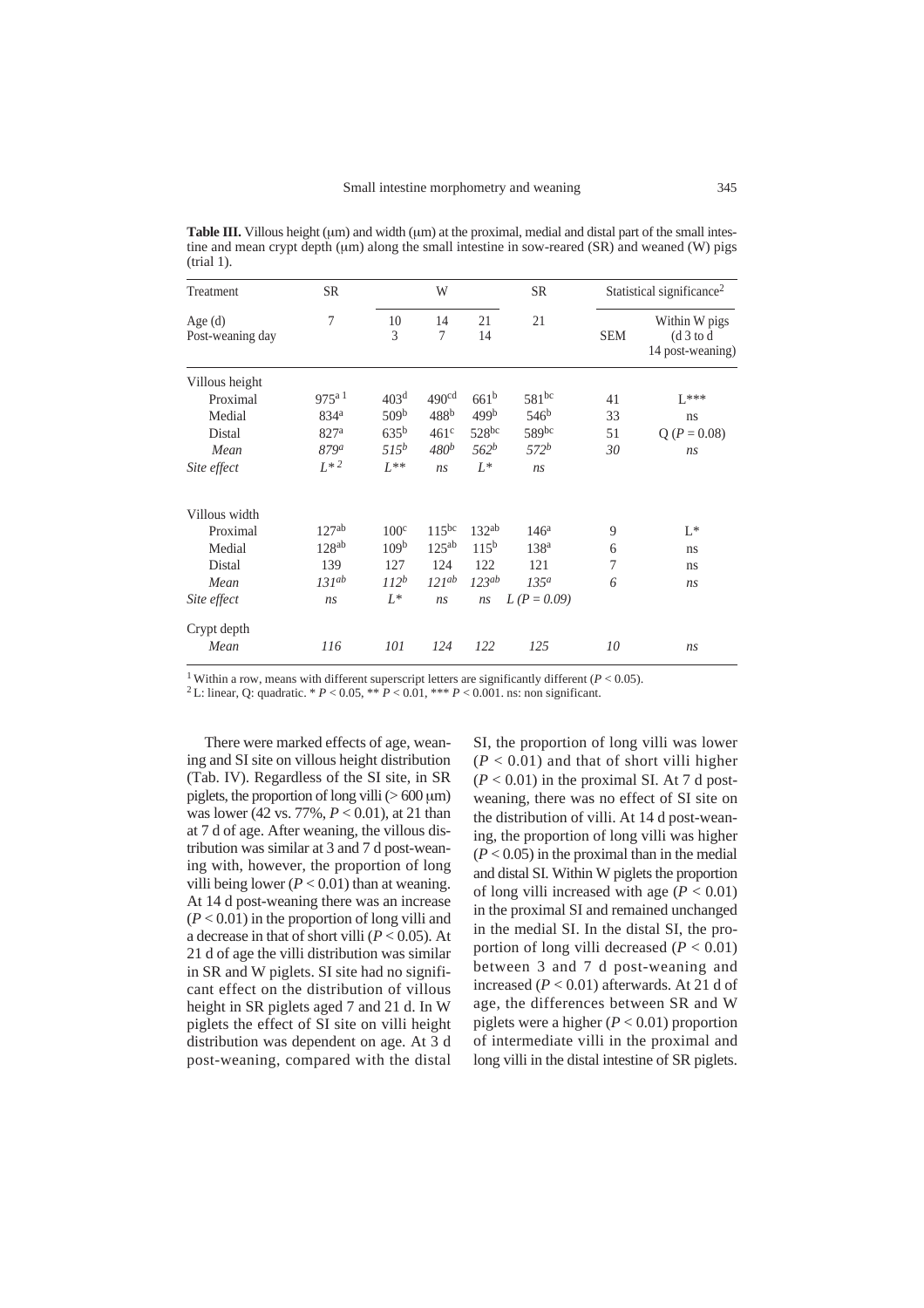| Treatment                     | <b>SR</b>         |                      | W                 |                    | SR.                |
|-------------------------------|-------------------|----------------------|-------------------|--------------------|--------------------|
| Age $(d)$<br>Post-weaning day | 7                 | 10<br>3              | 14<br>7           | 21<br>14           | 21                 |
| Proximal SI                   |                   |                      |                   |                    |                    |
| $<$ 400 $\mu$ m               | 7.0 <sup>c</sup>  | $52.9a$ , x          | $36.1^{ab}$       | 18.1 <sup>c</sup>  | 19.0 <sup>bc</sup> |
| $400 - 600 \mu m$             | $14.4^{\circ}$    | 44.0 <sup>ab</sup>   | 40.1 <sup>a</sup> | $17.1^{\rm c}$ , y | 39.9 <sup>b</sup>  |
| $>600 \mu m$                  | $78.6^{\rm a}$    | $3.1d$ , y           | 23.8 <sup>c</sup> | $64.8^{ab, x}$     | 41.1 <sup>b</sup>  |
| Medial SI                     |                   |                      |                   |                    |                    |
| $<$ 400 $\mu$ m               | 6.8 <sup>b</sup>  | 29.8 <sup>a, y</sup> | 36.0 <sup>a</sup> | 30.1 <sup>a</sup>  | $26.5^{\rm a}$     |
| $400 - 600 \mu m$             | $16.3^{b}$        | 44.0 <sup>a</sup>    | 38.7 <sup>a</sup> | $43.3^{a, x}$      | 37.4 <sup>a</sup>  |
| $>600 \mu m$                  | 76.9 <sup>a</sup> | $26.2^{b, x}$        | $25.3^{b}$        | $26.6^{b, y}$      | 36.1 <sup>b</sup>  |
| Distal SI                     |                   |                      |                   |                    |                    |
| $<$ 400 $\mu$ m               | $5.4^{b}$         | $26.0^{a}$           | 34.7 <sup>a</sup> | $23.5^{\rm a}$     | 20.6 <sup>a</sup>  |
| $400 - 600 \mu m$             | 20.0 <sup>b</sup> | 30.4 <sup>ab</sup>   | $48.6^{\rm a}$    | $39.5^{ab}$ , x    | 31.4 <sup>ab</sup> |
| $>600 \mu m$                  | 74.6 <sup>a</sup> | $43.6^{b, x}$        | 16.7 <sup>c</sup> | $37.0^{b}$         | 48.0 <sup>ab</sup> |

**Table IV.** Villous height distribution (%) at the proximal, medial and distal small intestine (SI) and villous height distribution along the SI in sow-reared (SR) and weaned (W) pigs (trial 1).

a, b, c Within a row, means with different superscript letters are significantly different  $(P < 0.05)$ .<br><sup>x, y</sup> Within a column and a class of villous, different superscript letters indicate a significant difference between SI site mean values  $(P < 0.05)$ .

# *3.2.2. Trial 2*

The effects of feeding level and the length of underfeeding period during the post-weaning days on intestinal tissue characteristics are shown in Table V. At 3 d post-weaning, feeding level had an effect ( $P < 0.05$ ) on only segmental mucosa weight. However on d 7 post-weaning, with the exception of segmental mucosa weight, characteristics of SI and mucosa were similar in the LH and HH groups and were enhanced  $(P < 0.05)$ as compared with those of the LL group. Between 3 and 7 d post-weaning, SI and mucosa characteristics remained unchanged in piglets on the low feeding level (L vs. LL groups), whereas in those switched to high feeding levels (L vs. LH groups) and in those on the high feeding level (H vs. HH groups), all characteristics, except SI length, were increased ( $P < 0.05$ ). On d 7 postweaning, both weight and segmental weight of SI and SI mucosa, weight of LI and length

of SI were related to the level of metabolisable energy intake (ME), with *r* ranging from 0.51 to 0.87 (*P* < 0.05).

The effects of the level of feed intake, age and SI site on villous height are shown in Table VI. As in trial 1, SI site had no significant effect on crypt depth and only the group mean is shown. Irrespective of the SI site, feeding level had no significant effect on the villous height on d 3 post-weaning whereas on d 7, it was similar in the LH and HH groups and 23% higher  $(P < 0.001)$  than in the LL group, with most of the difference being caused by the 39% increase (*P* < 0.001) in the proximal SI. Furthermore, on d 3 postweaning, villous height increased linearly in both groups of piglets ( $P < 0.01$ ) from the proximal to the distal SI. Between d 3 and d 7 post-weaning, villous height remained unchanged in the medial SI of piglets on the low feed intake (L vs. LL groups) but was 13 and 31% (*P* < 0.05) decreased in the proximal and distal parts of SI, respectively,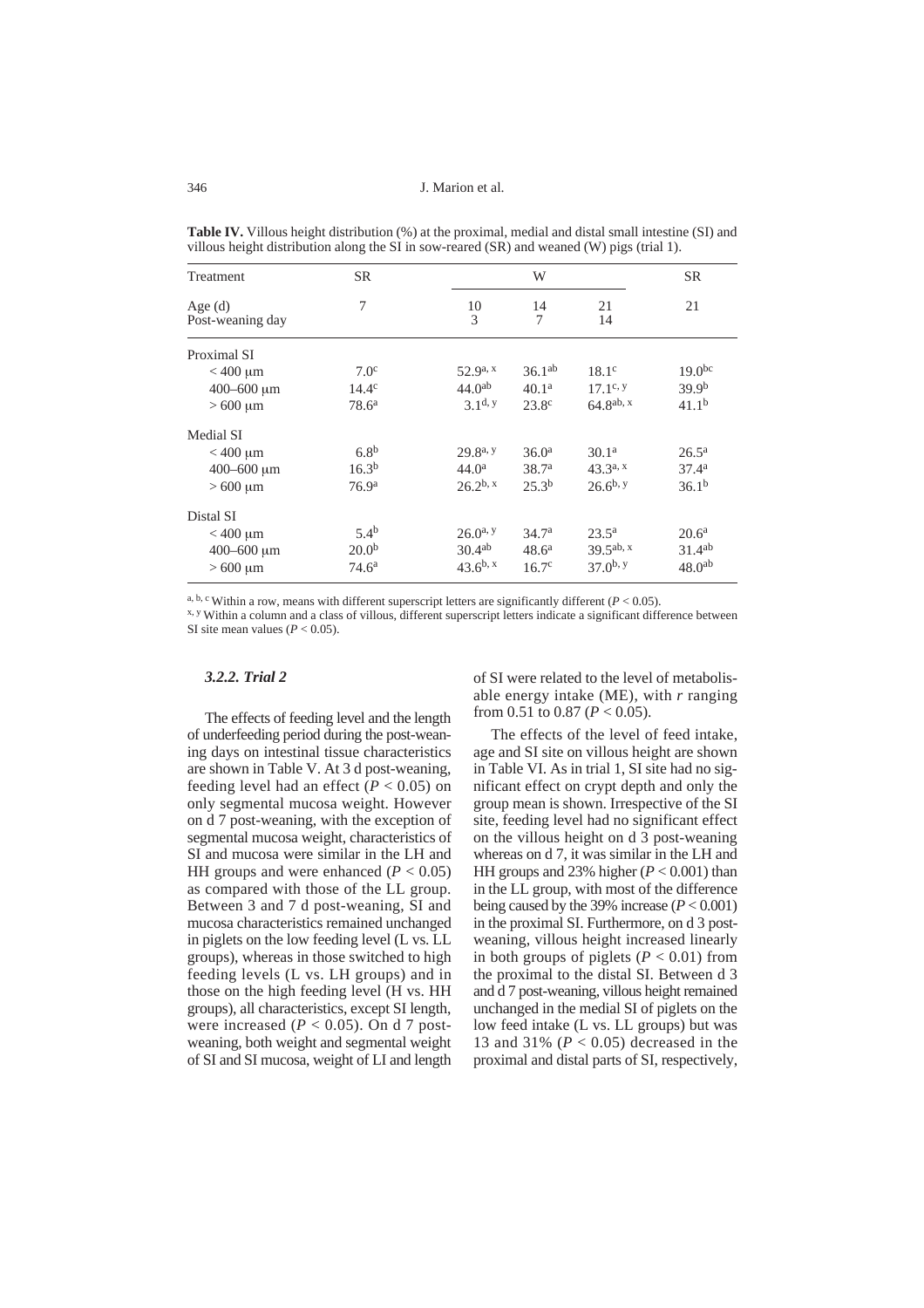| Ty rence A transportance in the second control of the state of the state of the state of the state of the state of the state of the state of the state of the state of the state of the state of the state of the state of the                                                                                                                                                                                                                  |             |                    |                               |                             |                    |               |                                  |                                       |                      |            |
|-------------------------------------------------------------------------------------------------------------------------------------------------------------------------------------------------------------------------------------------------------------------------------------------------------------------------------------------------------------------------------------------------------------------------------------------------|-------------|--------------------|-------------------------------|-----------------------------|--------------------|---------------|----------------------------------|---------------------------------------|----------------------|------------|
| Treatment                                                                                                                                                                                                                                                                                                                                                                                                                                       | 凵           | Ξ                  | ュ                             | H                           | HH                 |               |                                  | Statistical significance <sup>2</sup> |                      |            |
| Age (d)                                                                                                                                                                                                                                                                                                                                                                                                                                         |             | $\supseteq$<br>3   |                               | $\vec{v}$<br>$\overline{ }$ |                    | <b>RSD</b>    | Effect of feeding level          |                                       | Age effect           |            |
| Post-weaning day                                                                                                                                                                                                                                                                                                                                                                                                                                |             |                    |                               |                             |                    |               | at 7 d post-weaning <sup>3</sup> | L vs. LL                              | $\mathbf{L}$ vs. LH  | H vs. HH   |
| Live weight, kg                                                                                                                                                                                                                                                                                                                                                                                                                                 | 2.40        | 2.82               | $2.36^{B1}$                   | 2.91 <sup>A</sup>           | $3.22^A$           | 0.44          | $L***$                           | ns                                    | $P = 0.09$           | ns         |
| Stomach, g-kg <sup>-1</sup> BW                                                                                                                                                                                                                                                                                                                                                                                                                  | 5.0         | 5.7                | 5.8                           | 5.5                         | 6.0                | 0.7           | m                                | ns                                    | ns                   | ns         |
| SI length, $cm \cdot kg^{-1}BW$                                                                                                                                                                                                                                                                                                                                                                                                                 | 205         | 200                | 243                           | 208                         | 196                | 29            | ns                               | ns                                    | ns                   | ns         |
| $\mathrm{SI}, \mathrm{g} {\cdot} \mathrm{kg}^{-1} \, \mathrm{BW}$                                                                                                                                                                                                                                                                                                                                                                               | 29.9        | 33.0               | $30.8^{\mbox{\scriptsize B}}$ | $38.5^{\text{A}}$           | $38.7^{\text{A}}$  | $\frac{1}{4}$ | **<br>لا                         | ns                                    | ₩                    | ₩          |
| $g \cdot cm^{-1} S1$                                                                                                                                                                                                                                                                                                                                                                                                                            | 0.146       | 0.166              | $0.130^{B}$                   | $0.185^{\text{A}}$          | $0.197^{A}$        | 0.012         | $\stackrel{*}{\circ}$            | $P = 0.07$                            | $*$                  | $*$        |
| Total SI mucosa, $g$ - $kg^{-1}$ BW                                                                                                                                                                                                                                                                                                                                                                                                             | 13.9        | 18.2               | $15.2^B$                      | $21.2^A$                    | 23.6 <sup>A</sup>  | 3.6           | $\overset{*}{\sqcup}$            | ns                                    | ∗                    | $P = 0.07$ |
| $\rm g\!\cdot\!\!cm^{-1}\!\!~S\!I$                                                                                                                                                                                                                                                                                                                                                                                                              | $0.068^{b}$ | 0.091 <sup>a</sup> | 0.063 <sup>C</sup>            | $0.102^{B}$                 | 0.119 <sup>A</sup> | 0.014         | $L***$                           | ns                                    | $\stackrel{*}{\ast}$ | ⋇          |
| $\mathop{\rm LI}\nolimits,$ $\mathop{\rm g}\nolimits\mathop{\rm kg}\nolimits^{-1}$ BW                                                                                                                                                                                                                                                                                                                                                           | 6.8         | 8.7                | 9.3 <sup>B</sup>              | 11.8 <sup>A</sup>           | $12.5^{\text{A}}$  | 1.2           | $L***$                           | ∗                                     | ***                  | ***        |
| Within a row, means with different superscript letters are significantly different (P<0.05). <sup>a, b</sup> differences between L and H groups; A <sup>,B,C</sup> differences between LL, LH<br><sup>2</sup> L: linear, Q: quadratic. * $P < 0.05$ , ** $P < 0.01$ , *** $P < 0.001$ . ns: non significant.<br><sup>3</sup> At 3 d post-weaning, feeding level had an only effect ( $P < 0.05$ ) on mucosa segmental weight.<br>and HH groups. |             |                    |                               |                             |                    |               |                                  |                                       |                      |            |

Table V. Fffect of level of feeding on live weight organ weight and small intestine (SI) length at 3 and 7 d nost-weaming (trial 2) **Table V.** Effect of level of feeding on live weight, organ weight and small intestine (SI) length at 3 and 7 d post-weaning (trial 2).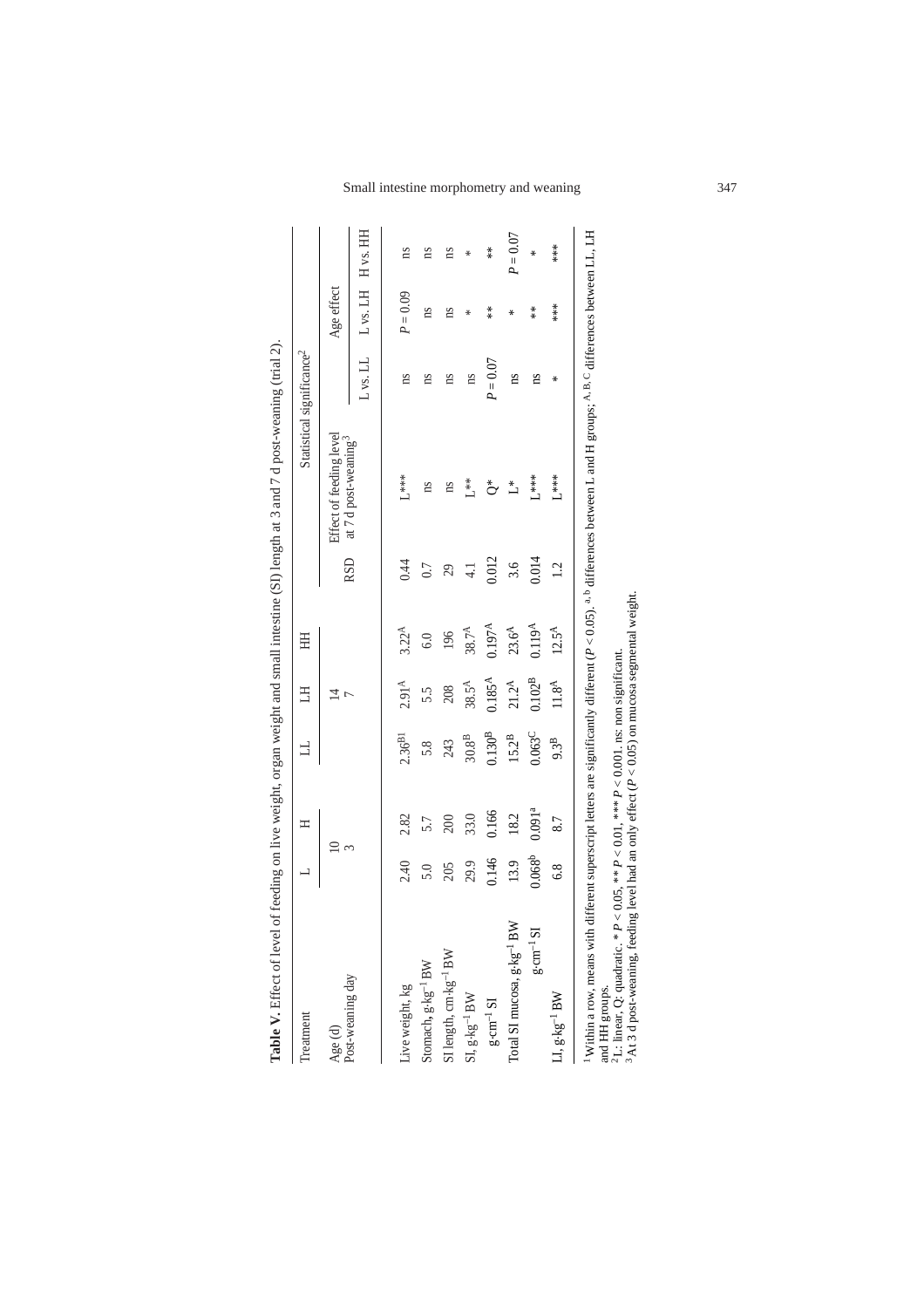| Treatment                    | $\overline{\phantom{0}}$ | Ξ                           | 口                       | H <sub>1</sub>   | HH                     |                  |                                  | Statistical significance <sup>2</sup> |              |                     |
|------------------------------|--------------------------|-----------------------------|-------------------------|------------------|------------------------|------------------|----------------------------------|---------------------------------------|--------------|---------------------|
| $Age(d)$<br>Post-weaning day |                          | $\frac{1}{3}$               |                         | $\frac{1}{4}$    |                        |                  | Effect of feeding level          |                                       | Age effect   |                     |
|                              |                          |                             |                         |                  |                        | <b>RSD</b>       | at 7 d post-weaning <sup>3</sup> | L vs. LL                              | $L$ vs. $LH$ | $H$ vs. $HH$        |
| Villous height               |                          |                             |                         |                  |                        |                  |                                  |                                       |              |                     |
| Proximal                     | 416                      | 450                         | $360^{\mathrm{B}\,1}$   | 485 <sup>A</sup> | 518 <sup>A</sup>       | 2                | $\mathbb{L}^{**}$                | ₩                                     | ns           | ns                  |
| Medial                       | 456                      | 499                         | 469                     | 531              | 552                    | 105              | $\rm m$                          | ns                                    | ns           | ns                  |
| Distal                       | 599                      | 651                         | $413^{\mathrm{B}}$      | 520 <sup>A</sup> | 450 <sup>B</sup>       | 74               |                                  | ₩                                     | ns           | $\boldsymbol{\ast}$ |
| $Mean$                       | 90                       | 533                         | $4I4^B$                 | 512 <sup>A</sup> | 5074                   |                  | $\mathring{\mathbb{O}}^*$        | $= 0.06$<br>P                         |              | ns                  |
| Site effect <sup>(2)</sup>   | $\stackrel{*}{\sqcup}$   | $\stackrel{*}{\mathcal{L}}$ | ns                      | ns               | $\stackrel{*}{\sqcup}$ |                  |                                  |                                       |              |                     |
| Villous width                |                          |                             |                         |                  |                        |                  |                                  |                                       |              |                     |
| Proximal                     |                          |                             |                         | 91AB             | $96A$                  |                  | $\overset{*}{\sqcup}$            | ns                                    | ns           | ns                  |
| Medial                       | $\frac{3}{2}$            | まままな                        | $^{88}_{\phantom{1}88}$ | $\,89$           |                        | $\circ$ $\infty$ | ns                               | ns                                    | ns           | ns                  |
| Distal                       | $\mathscr{Z}$            |                             | $84\textsuperscript{B}$ | $85\mathrm{^B}$  | $95^{\text{A}}$        | $\sim$           | $L^{**}$                         | ns                                    | ns           | ns                  |
| Mean                         | 85 <sup>b</sup>          |                             | 84B                     | $88^{AB}$        | 93 <sup>A</sup>        | $\overline{4}$   | $L^{**}$                         | ns                                    | ns           | ns                  |
| Crypt depth                  |                          |                             |                         |                  |                        |                  |                                  |                                       |              |                     |
| Mean                         | S                        | $105^a$                     | 100                     | 109              | 109                    | $\overline{1}$   | $L(P = 0.07)$                    | ns                                    | ⋇            | ns                  |

348 J. Marion et al.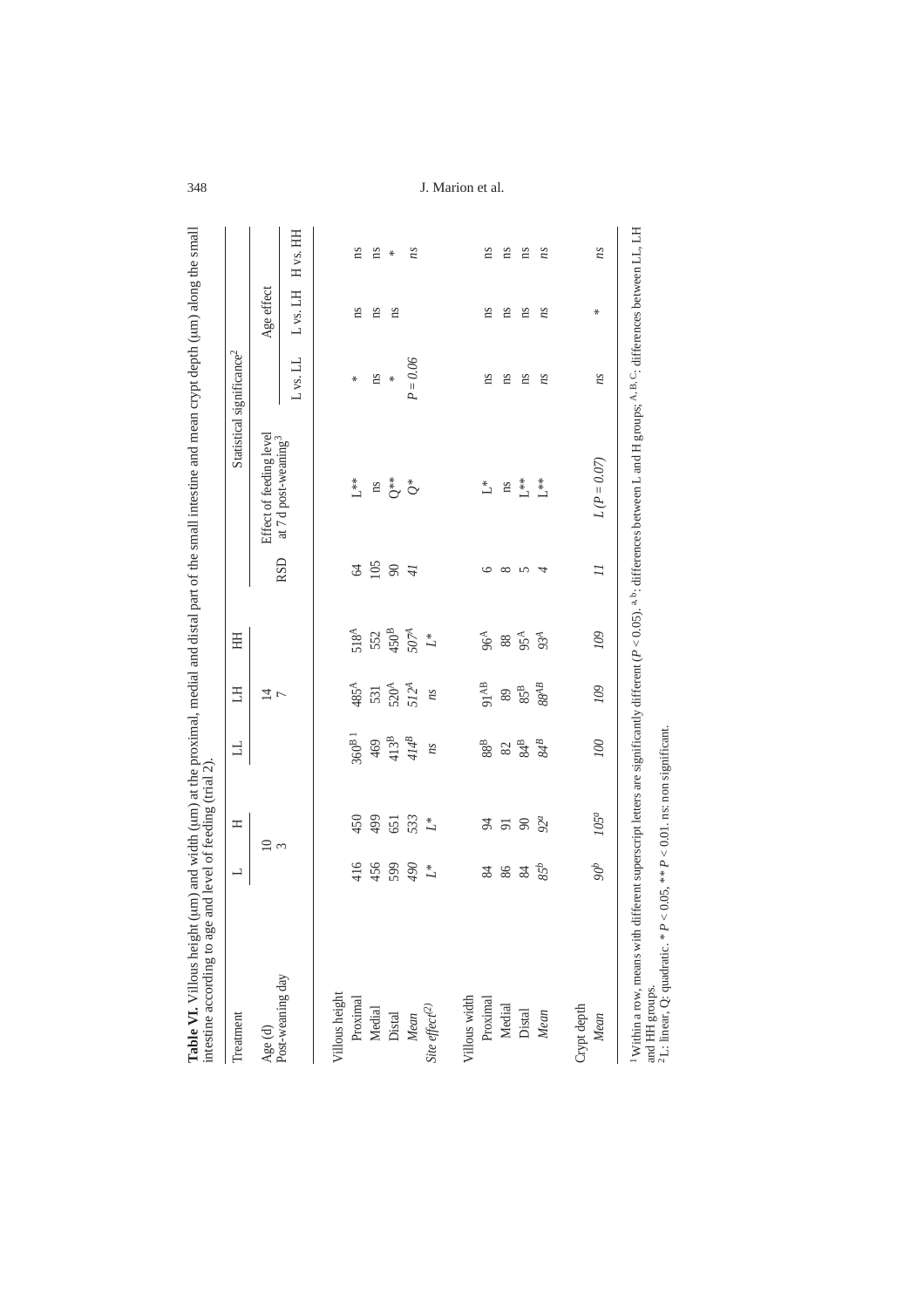resulting in an overall decrease of 16%  $(P < 0.05)$ . In piglets switched to high feeding level (L vs. LH groups) and in those on the high feeding level (H vs. HH groups) average villous height remained unchanged despite a 17 and 15% increase in the proximal SI, and 13 and 31% decrease  $(P < 0.01)$ in the distal intestine, respectively. At 3 and 7 d post-weaning, crypt depth was lower  $(P < 0.05)$  in pigs on the low feeding level, however the difference was only significant at d 3 post-weaning.

## **4. DISCUSSION**

The results of these studies provide new information on the temporal and spatial changes in intestinal morphometry during the post-weaning period and indicate that energy (feed) intake is the major factor accounting for these changes.

Weaning is usually associated with a dramatic reduction in energy intake resulting in marked changes in the growth pattern on body and digestive organ weight and in the structure of the SI. In the present studies, with the exception of the piglets of trial 2 on the low feed intake, the maintenance energy requirement (MEm) of piglets, assumed to be 470 kJ $\text{kg}^{-0.75}$  $\text{d}^{-1}$  [23], was not met until d 3 to 5 after weaning, a timing similar to that reported in piglets weaned between 21 and 28 d of age [23]. As expected, due to this low energy intake immediately post-weaning, the piglets of both trials experienced a short period of growth check. Overall changes in digestive organ weights during the post-weaning period (trial 1) and with changing energy intake (trial 2) were similar to those reported earlier [10, 34]. The about 20% decrease in the relative weights of the large and small intestines observed in trial 1 was consistent with values ranging from 18 to 34% found in piglets weaned at later ages [5, 7, 19, 20, 26, 36]. Furthermore, the mucosa was the most affected SI component, being reduced by 55%. However, at 21 d of age mucosa

weight was similar in weaned and suckling piglets. Following the post-weaning growth check, increase in absolute SI and mucosa weight largely exceeded that in BW. Similarly, Sève et al. [41] reported that the development of the gastrointestinal tract is of first priority at weaning. These and the marked effect of level of feed intake on the mucosa development found in trial 2 suggest that the intestinal mucosa is very plastic and may adapt rapidly to changes in luminal nutrition.

In suckling piglets, the SI morphology changed markedly between 7 and 21 d of age. The reduction in length relative to BW and the increase in segmental mucosa weight resulted in an increase in the small intestinal wall thickness. Similarly, villous height was markedly decreased. In agreement with the previous reports of Cera et al. [5], Dunsford et al. [9] and Tarvid et al. [45], these results suggest that SI morphology is at least partly dependent on age and/or on the level of milk intake which decreased during this period (Fig. 1A).Weaning resulted in more dramatic changes in mucosa morphometry, because on d 3 post-weaning, villous height was on average, reduced to 59% of the initial value found at weaning. The fact that villous characteristics and height distribution were largely similar in weaned and suckling piglets at 21 d of age indicates that recovery is complete 14 d post-weaning. Both the extent of villous atrophy associated with weaning and the duration of recovery were similar to those in earlier reports [5, 15, 19, 34, 35]. In addition, the results of our studies provide evidence that villous atrophy immediately post-weaning and recovery at 21 d of age are more pronounced in the proximal than in the other parts of the SI (Tab. III). Together, these suggest a spatial and temporal effect of weaning on villous atrophy and recovery. Using the fasting/ refeeding model to investigate the changes in the morphology of the SI of adult rats, Hodin et al. [17] also reported that villous atrophy with fasting was more pronounced in the proximal intestine with the changes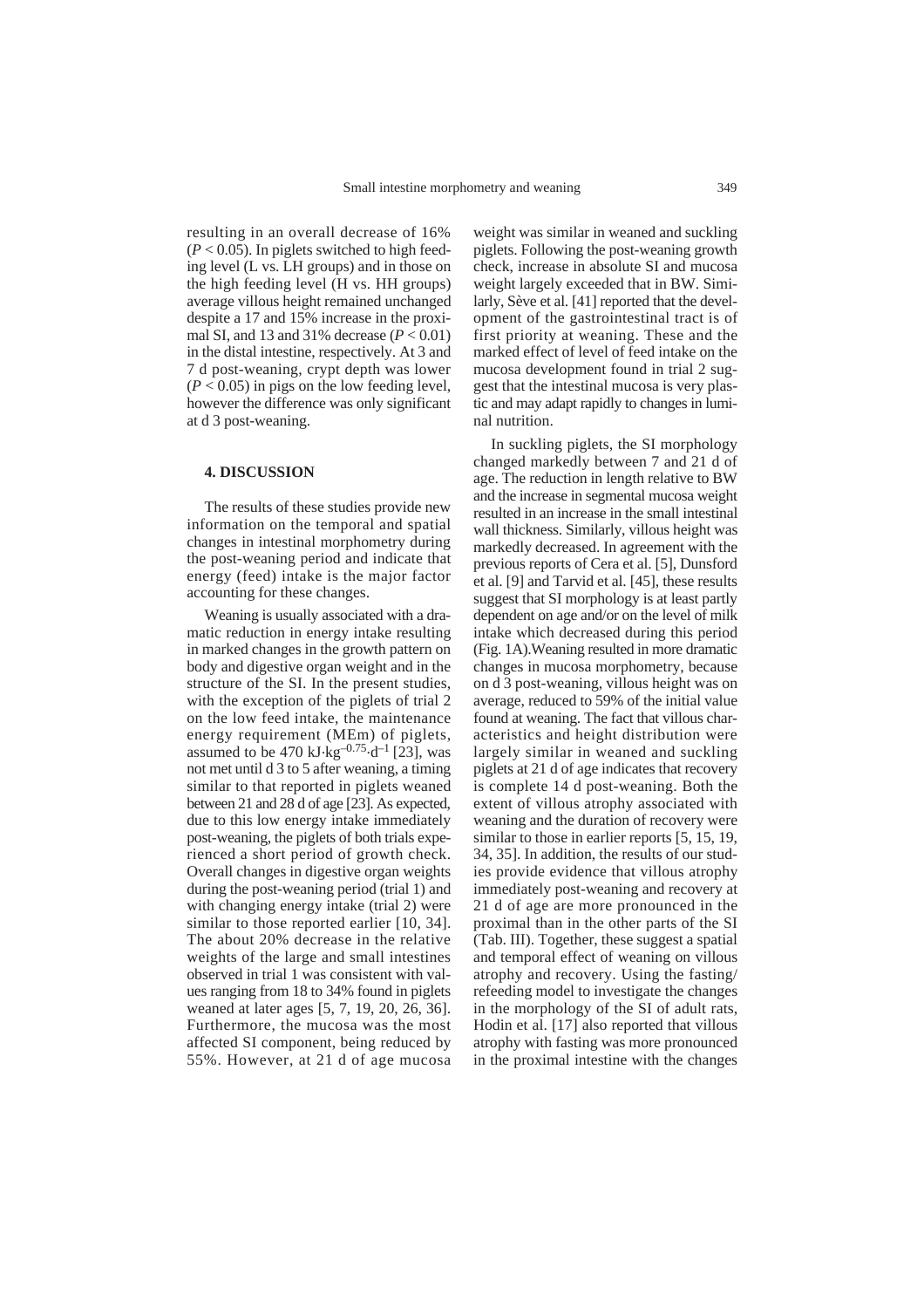J. Marion et al.

being reversed by refeeding in a gradual manner over time. The decreasing gradient in nutrient concentration along the SI may explain the present SI site dependent recovery gradation. Stoll et al. [43] reported that the rate of protein synthesis is more dependent on luminal content in the proximal than in the distal intestine. From these results, it is conceivable that underfeeding immediately post-weaning and refeeding thereafter had more pronounced effects on the proximal than on the distal intestine. Of paramount importance is the fact that the marked villous atrophy found in the proximal intestine on d 3 post-weaning results in a severe reduction in the mean absorptive surface area, being evaluated to 33% of the initial value assuming the villous being a cylinder [1]. The proximal intestine is the major site for digestion and absorption [21, 37]. On this basis, the severe reduction in absorptive surface area and the decrease in enzyme activity reported immediately post-weaning ([6, 16], our unpublished observations) may reduce the digestive capacity of piglets and likely play a role in the high sensitivity of piglets to post-weaning digestive disorders. Changes in villous size in both weaned and suckling piglets were associated with a reduction in the long villous population and the ensuing increase in the intermediate and short villous population. Therefore, villous atrophy may be due to an increased rate of cell loss at the most apical part of the long villi, this phenomena occurring at a higher rate than the cell renewal in crypts. Together, our data indicate that morphometrical changes of the SI are dependent on the SI site and days post-weaning. It is suggested that these factors be considered when mechanisms in intestinal alteration and recovery are being investigated.

Several factors are reported to account for the changes in villous size after weaning [29, 36]. Among the most important are the withdrawal of sow milk and hence of milkderived growth factors [18] and glutamine, a major fuel for the developing intestine [48], and a transient hypersensitivity to anti-

genic components present in the diet [8, 25]. A low feed intake as a cause of villous atrophy immediately post-weaning was first reported by Kelly et al. [20] and substantiated by Pluske et al. [35] and Zijlstra et al. [49]. Our studies provide clear evidence that changes in villous height after weaning are largely dependent on the amount of energy intake. However, the level of energy intake (trial 2) marginally affected villous height during the first 3 d post-weaning. Indeed, although amount of energy intake was 6-fold higher in H than in L piglets, levels of feeding in both groups were lower than MEm and accounted only for 3 and 18% of the estimated pre-weaning milk ME intake, respectively. However, on d 7 post-weaning, compared with a low feed intake, a high feed intake improved the overall structure of the SI as reflected by the higher mucosa weight and longer villi. Assuming that villous height was similar at weaning in both trials, the relationship between energy intake and proximal SI villous height values of both trials indicates that 56% of the total variation of villous height are related to energy intake (Fig. 2A). The value increases to 73% when the SR pigs are included in the analysis (Fig. 2B). This highlights that the level of energy intake is the major factor accounting for post-weaning structural alterations of SI. In addition, the fact that the shift from a low to a high level of feeding from d 3 post-weaning (trial 2) resulted at 7 d of age in villous characteristics largely similar to those of piglets continuously fed a high feeding level suggests that the recovery of the SI epithelium is rapid, which is in good agreement with the fasting/refeeding studies of Hodin et al. [17]. Therefore, the length of the underfeeding period did not seem to alter the restoration capacities of SI.

Weaning is or not associated with crypt cell hyperplasia. Increases of crypt depth ranging from 10 to 50% in the first 4–5 d post-weaning have been reported by Hampson [15], Kelly et al. [19], Tang et al. [44] and Zijlstra et al. [49]. In contrast, only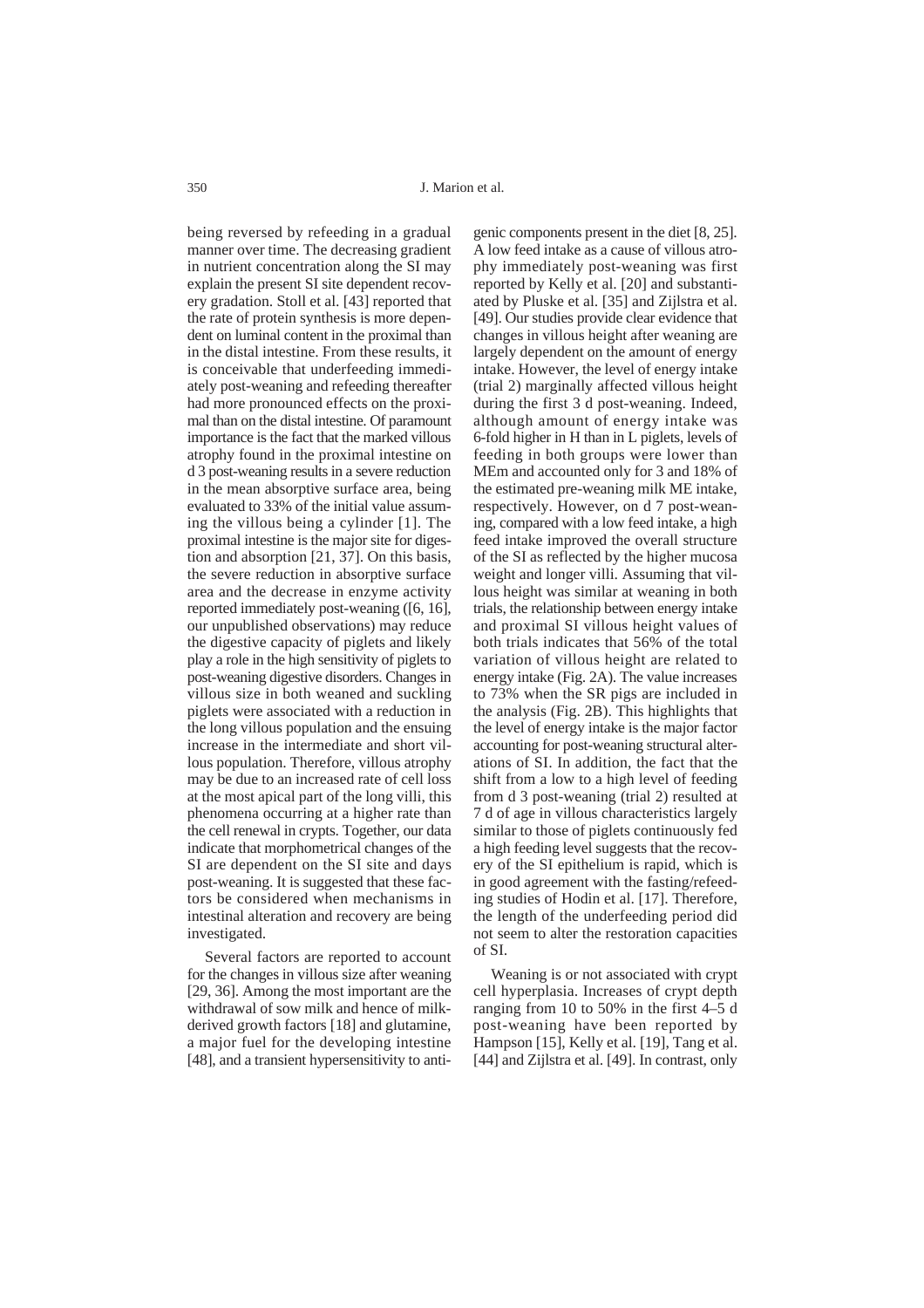

**Figure 2**. Relationships between proximal small intestine (SI) villous height and metabolisable energy (ME) intake (**A**) in only weaned (W) pigs and (**B**) in both weaned (W) and sow-reared (SR) pigs. Data of both trials are included in the analysis. In sow-reared piglets, milk ME intake was calculated from the conversion rate of ME into body weight gain [12]. In W and SR piglets, ME intake was determined on the 3 d period preceding slaughter.

a marginal effect of weaning on crypt depth was found in our studies in agreement with the findings of Spreeuwenberg et al. [42], whereas a transient decrease on d 2 postweaning was found by McCracken et al. [28] and van Beers-Schreurs et al. [47]. Crypt depth is dependent on several factors including the level of energy intake. The absence of enteral nutrients [4, 12] or energy restriction prevents or reduces crypt cell proliferation [14] and diminishes the rate of

cell migration [39]. Findings of shorter crypts on d 3 post-weaning in piglets on the low feed intake (trial 2) concur with the results of Pluske et al. [34] showing, at 5 d post-weaning, shorter crypts in piglets fed at MEm than in those fed 2.5 times MEm. Furthermore, findings that shorter crypts are found in pigs weaned into a "clean" environment compared to pigs weaned into a "conventional" environment [30, 44], suggest that the rate of epithelial renewal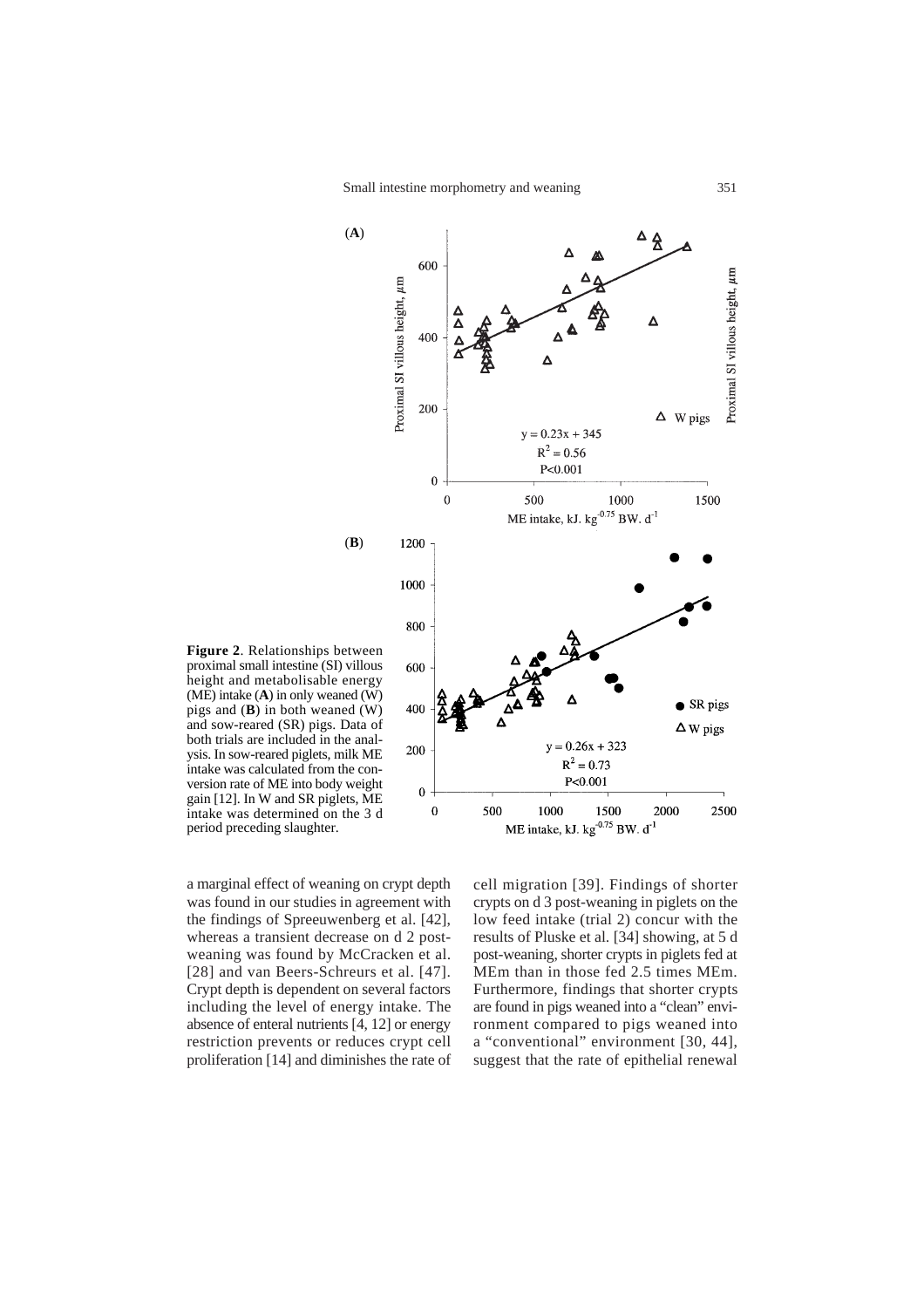is to some extent dependent on pathogen exposure [11]. Our weaned pigs were raised in a very clean environment. Examination of B and T lymphocyte subsets in Peyer patches and in mucosal lamina propria in our 21 d old piglets (Quentin M., personal communication) indicated similar development of Peyer patches in both weaned and suckling piglets whereas the density of plasmocytes and lymphoblasts containing immunoglobulins was lower in the lamina propria of the weaned group, suggesting a reduced antigenic stimulation. This likely represents a plausible explanation for the largely unaltered crypt depth after weaning.

As a whole, the results of these studies indicate a spatial and a temporal effect of weaning on the SI villous atrophy and recovery. Energy intake is a major factor accounting for both the shortening of villi and the speed of recovery. It is suggested that making the nursing-weaning transition smoother by maintaining the continuity of nutrient supply, for example, by providing feed in a liquid form [2, 49] will minimise the postweaning intestinal alterations.

# **REFERENCES**

- [1] Argenzio R.A., Liacos J.A., Levy M.L., Meuten D.J., Lecce J.G., Powell D.W., Villous atrophy, crypt hyperplasia, cellular infiltration, and impaired glucose-Na absorption in enteric cryptosporidiosis of pigs, Gastroenterology 98 (1990) 1129–1140.
- [2] Brooks P.H., Moran C.A., Beal J.D., Demeckova V., Campbell A., Liquid feeding for the young piglet, in: Varley M.A., Wiseman J. (Eds.), The Weaner Pig. Nutrition and Management, CAB International, Wallingford, UK, 2001, pp. 151–178.
- [3] Bruininx E.M., Van der Peet-Schwering C.M.C., Schrama J.W., Individual feed intake of grouphoused weaned pigs and health status, in: Varley M.A.,Wiseman J. (Eds.), The Weaner Pig. Nutrition and Management, CAB International, Wallingford, UK, 2001, pp. 113–122.
- [4] Castillo R.O., Feng J.J., Stevenson D.K., Kerner J.A., Kwong LK., Regulation of intestinal ontogeny by intraluminal nutrients, J. Pediatr. Gastroenterol. Nutr. 10 (1990) 199–205.
- [5] Cera K.R., Mahan D.C., Cross R.F., Reinhart G.A., Whitmoyer R.E., Effect of age, weaning and postweaning diet on small intestinal growth and jejunal morphology in young swine. J. Anim. Sci. 66 (1988) 574–584.
- [6] Cera K.R., Mahan D.C., Reinhart G.A., Effect of weaning, week postweaning and diet composition on pancreatic and small intestinal luminal lipase response in young swine, J. Anim. Sci. 68 (1990) 384–391.
- [7] Chen S.C., Shen T.F., Jiang Y.N., Chen S.Y., Effect of protein source and days after weaning on the development of digestive capacity in weaning pigs. 1. Weight of digestive tissues, J. Chin. Soc. Anim. Sci. 21 (1992) 113–122.
- [8] Dréau D., Lallès J.P., Philouze-Romé V., Toullec R., Salmon H., Local and systemic immune responses to soybean protein ingestion in earlyweaned pigs, J. Anim. Sci. 72 (1994) 2090–2098.
- [9] Dunsford B.R., Knabe D.A., Haensly W.E., Effect of dietary soybean meal on the microscopic anatomy of the small intestine in the early-weaned pig, J. Anim. Sci. 67 (1989) 1855–1863.
- [10] Efird R.C., Armstrong W.D., Herman D.L., The development of digestive capacity in young pigs: effects of age and weaning system, J. Anim. Sci. 55 (1982) 1380–1387.
- [11] Gaskins H.R., Immunological aspects of the host/microbia interactions at the intestinal epithelium, in: Mackie R., White B.A., Isaacson R.E. (Eds.), Gastrointestinal Microbiology, Chapmann and Hall, New York, 1997, p. 537.
- [12] Goodlad R.A., Wright N.A, The effects of starvation and refeeding on intestinal cell proliferation in the mouse, Virchows Arch. B Cell Pathol. 45 (1984) 63–73.
- [13] Goodlad R.A., Levi S., Lee C.Y., Mandir N., Hodgson H., Wright N.A., Morphometry and cell proliferation in endoscopic biopsies: evaluation of a technique, Gastroenterology 101 (1991) 1235–1241.
- [14] Hall G.A., Byrne T.F., Effects of age and diet on small intestinal structure and function in gnotobiotic piglets, Res. Vet. Sci. 47 (1989) 387–392.
- [15] Hampson D.J., Attempts to modify changes in the piglet small intestine after weaning, Res. Vet. Sci. 40 (1986) 313–317.
- [16] Hampson D.J., Kidder D.E., Influence of creep feeding and weaning on brush border enzyme activities in the piglet small intestine, Res. Vet. Sci. 40 (1986) 24–31.
- [17] Hodin R.A., Graham J.R., Meng S., Upton M.P., Temporal pattern of rat small intestinal gene expression with refeeding, Am. J. Physiol. 266 (1994) G83–G89.
- [18] Kelly D., Colostrum, growth factors and intestinal development in pigs, in: Souffrant W.B., Hagemeister H. (Eds.), The VIth International Symposium on Digestive Physiology in Pigs,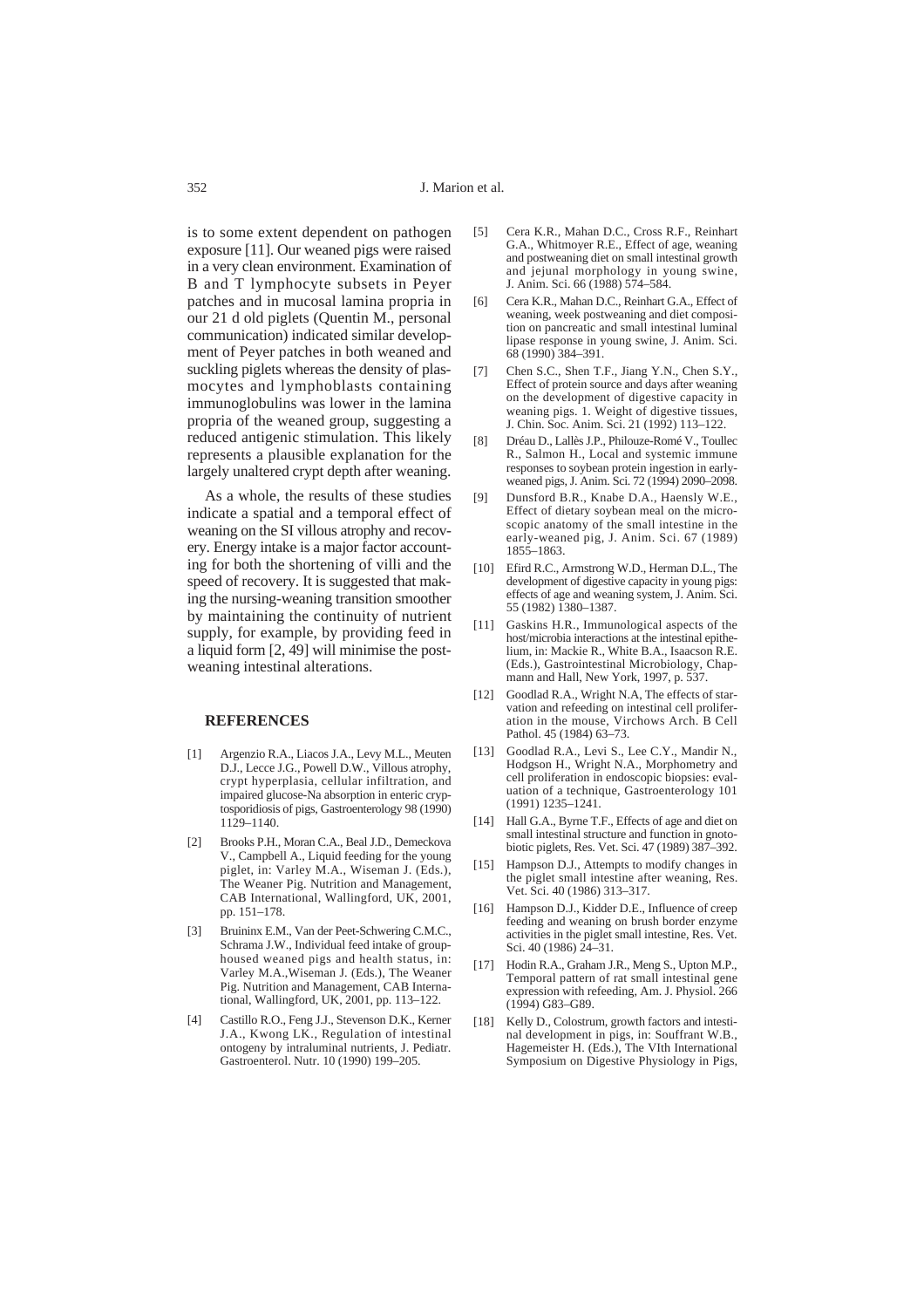EAAP Publication no. 80, Dummerstorf, Bad Doberan, 1994, pp. 151–166.

- [19] Kelly D., Smyth J.A., McCracken K.J., Digestive development of the early-weaned pig. 1. Effect of continuous nutrient supply on the development of the digestive tract and on changes in digestive enzyme activity during the first week post-weaning, Br. J. Nutr. 65 (1991) 169–180.
- [20] Kelly D., Smyth J.A., McCracken K.J., Digestive development of the early-weaned pig. 2. Effect of level of food intake on digestive enzyme activity during the immediate postweaning period, Br. J. Nutr. 65 (1991) 181–188.
- [21] Kidder D.E., Manners M.J., The level of distribution of carbohydrases in the small intestine mucosa of pigs from 3 weeks of age to maturity, Br. J. Nutr. 43 (1980) 141–153.
- [22] Le Dividich J., Esnault T., Lynch B., Hoo-Paris R., Castex C., Peiniau J., Effect of colostral fat level on fat deposition and plasma metabolites in the newborn pig, J. Anim. Sci. 69 (1991) 2480–2488.
- [23] Le Dividich J., Sève B., Effects of underfeeding during the weaning period on growth, metabolism, and hormonal adjustments in the piglet, Domest. Anim. Endocrinol. 19 (2000) 63–74.
- [24] Legault C., Génétique et prolificité des truies: la voie hyperprolifique et la voie sino-européenne, INRA Prod. Anim. 11 (1998) 214–218.
- [25] Li D.F., Nelssen J.L., Reddy P.G., Blecha F., Hancock J.D., Allee G.L., Goodband R.D., Klemm R.D., Transient hypersensitivity to soybean meal in the early-weaned pig, J. Anim. Sci. 68 (1990) 1790–1799.
- [26] Makkink C.A., Negulescu G.P., Qin G., Verstegen M.W., Effect of dietary protein source on feed intake, growth, pancreatic enzyme activities and jejunal morphology in newly-weaned piglets, Br. J. Nutr. 72 (1994) 353–368.
- [27] McCracken B.A., Gaskins H.R., Ruwe-Kaiser P.J., Klasing K.C., Jewell D.E., Diet-dependent and diet-independent metabolic responses underlie growth stasis of pigs at weaning, J. Nutr. 125 (1995) 2838–2845.
- [28] McCracken B.A., Spurlock M.E., Roos M.A., Zuckermann F.A., Gaskins H.R., Weaning anorexia may contribute to local inflammation in the piglet small intestine, J. Nutr. 129 (1999) 613–619.
- [29] Mosenthin R., Physiology of small and large intestine of swine – Review, Asian-Australas. J. Anim. Sci. 11 (1998) 608–619.
- [30] Nabuurs M.J., Hoogendoorn A., van der Molen E.J., van Osta A.L., Villus height and crypt depth in weaned and unweaned pigs, reared under various circumstances in The Netherlands, Res. Vet. Sci. 55 (1993) 78–84.
- [31] NRC, Nutrient Requirements of Swine, National Academy Press, Washington, DC, 1988.
- [32] Orgeur P., Salaün C., Le Roux T., Venturi E., Le Dividich J., L'adoption et le sevrage ultraprécoce : une stratégie pour élever les porcelets<br>en surnombre, in: 32<sup>es</sup>Journées de la Recherches Porcine en France, Paris, 2000, pp. 14–149.
- [33] Pluske J.R., Williams I.H., Aherne F.X., Nutrition of the neonatal pig, in: Varley M.A. (Ed.), The Neonatal Pig. Development and survival, CAB International, Wallingford, UK, 1995, pp. 187–235.
- [34] Pluske J.R., Williams I.H., Aherne F.X., Villous height and crypt depth in piglets in response to increases in the intake of cows' milk after weaning, Anim. Sci. 62 (1996) 145–158.
- [35] Pluske J.R., Williams I.H., Aherne F.X., Maintenance of villous height and crypt depth in piglets by providing continuous nutrition after weaning, Anim. Sci. 62 (1996) 131–144.
- [36] Pluske J.R., Hampson D.J., Williams I.H., Factors influencing the structure and function of the small intestine in the weaned pig: a review, Livest. Prod. Sci. 51 (1997) 215–236.
- [37] Puchal A.A., Buddington R.K., Postnatal development of monosaccharide transport in pig intestine, Am. J. Physiol. (1992) G895–G902.
- [38] Report of the Scientific Veterinary Committee of Animal Welfare Section, 'The welfare of intensively kept pigs', Doc XXIV/B3/Sc VC/005/ 1997 final, 1997 September 30th.
- [39] Rudo N.D., Rosenberg I.R., Wissler R.W., The effect of partial starvation and glucagon treatment on intestinal villus morphology and cell migration, Proc. Soc. Exp. Biol. Med. 152 (1976) 277–280.
- [40] SAS, SAS user's guide: statistics, SAS Inst Inc, Cary, NC, 1990.
- [41] Sève B., Reeds P.J., Fuller M.F., Cadenhead A., Hay S.M., Protein synthesis and retention in some tissues of the young pig as influenced by dietary protein intake after early-weaning. Possible connection to the energy metabolism, Reprod. Nutr. Dev. 26 (1986) 849–861.
- [42] Spreeuwenberg M.J., Verdonk J.M., Gaskins H.R., Verstegen M.W, Small intestine epithelial barrier function is compromised in pigs with low feed intake at weaning, J. Nutr. 131 (2001) 1520–1527.
- Stoll B., Chang X., Fan M.Z., Reeds P.J., Burrin D.G., Enteral nutrient intake level determines intestinal protein synthesis and accretion rates in neonatal pigs, Am. J. Physiol. 279 (2000) G288–G294.
- [44] Tang M., Laarveld B., Van Kessel A.G., Hamilton D.L., Estrada A., Patience J.F., Effect of segregated early weaning on postweaning small intestinal development in pigs, J. Anim. Sci. 77 (1999) 3191–3200.